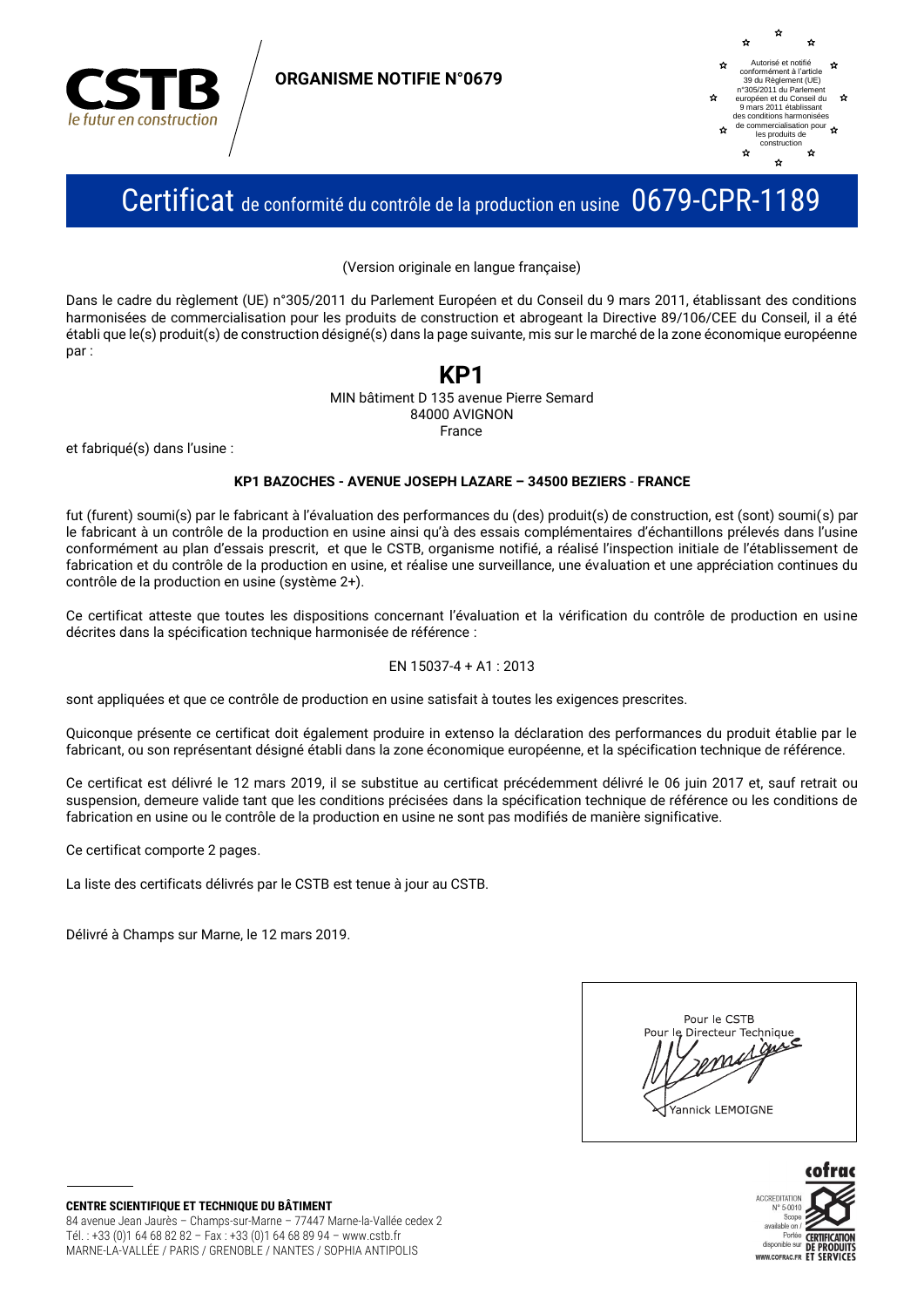

**ORGANISME NOTIFIE N°0679** 



Certificat de conformité du contrôle de la production en usine 0679-CPR-1189

### Entrevous en Polystyrène expansé\*

Pour systèmes de planchers à poutrelles et entrevous

\* La liste des entrevous figure dans les documents d'accompagnement des fournitures établis par le fabricants (catalogue, plan de calpinage, note de calcul...). Elle est surveillée par le CSTB lors des audits de suivi.

> Conditions particulières pour l'utilisation du produit : Entrevous en Polystyrène expansé\* de type : R1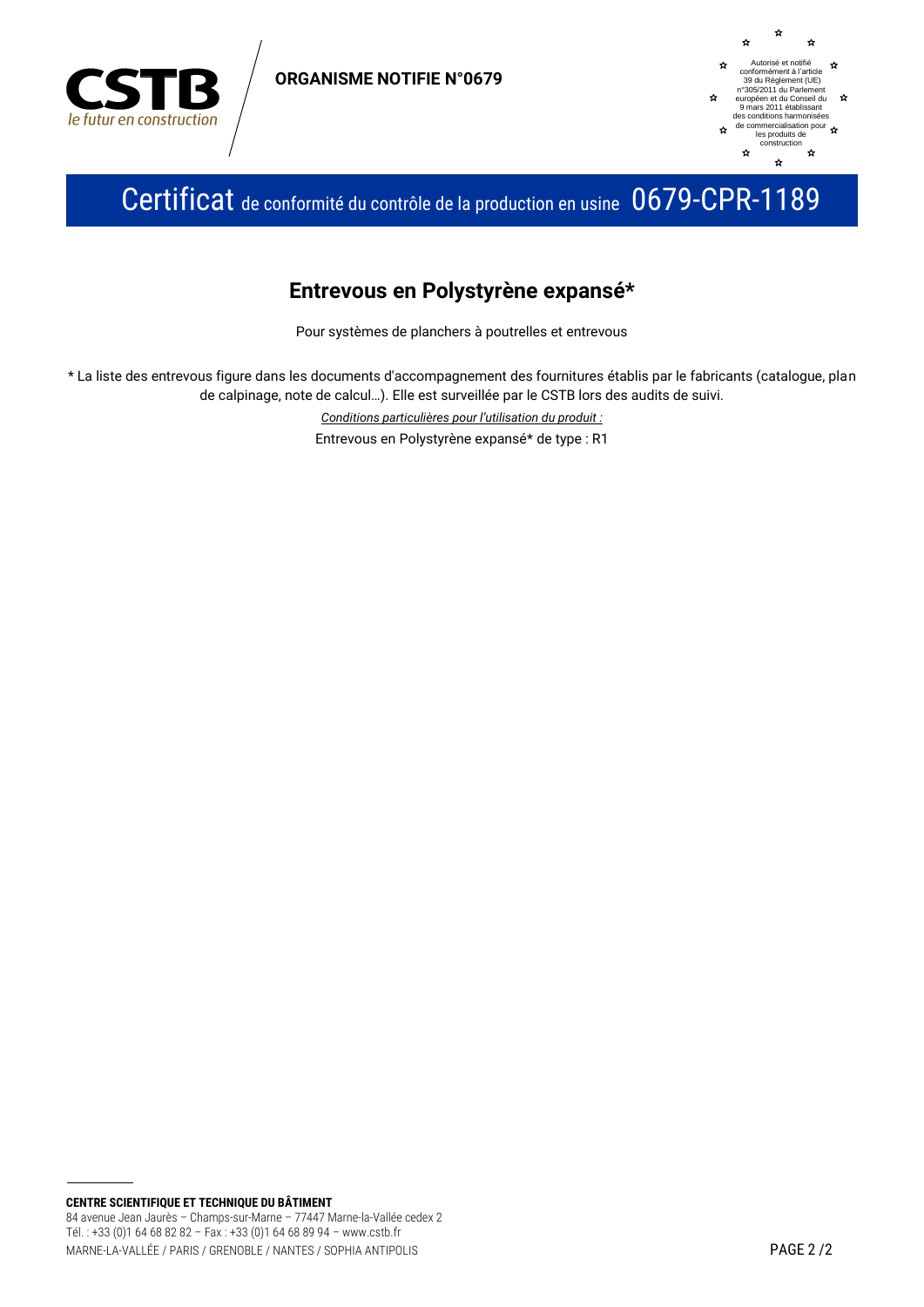

**NOTIFIED BODY N°0679** 



## Certificate of conformity of the factory production control 0679-CPR-1189

(English translation, the original version is in French)

In compliance with the Regulation (EU) No 305/2011 of the European Parliament and of the Council of 9 March 2011 laving down harmonised conditions for the marketing of construction products and repealing Council Directive 89/106/EEC, it has been stated that the construction products indicated in the following page, placed on the European economic area market by:

#### KP1 MIN bâtiment D 135 avenue Pierre Semard 84000 AVIGNON France

and produced in the factory:

#### KP1 BAZOCHES - AVENUE JOSEPH LAZARE - 34500 BEZIERS - FRANCE

was (were) submitted by the manufacturer to the assessment of the performance of the construction product(s), is (are) submitted by the manufacturer to a factory production control and to the further testing of samples taken at the factory in accordance with a prescribed test plan, and that the notified body - CSTB - has performed the initial inspection of the manufacturing plant and of the factory production control and performs the continuing surveillance, assessment and evaluation of the factory production control (system 2+).

This certificate attests to that all provisions concerning the assessment and evaluation of factory production control described in the harmonized reference technical specification:

#### EN 15037-4 + A1: 2013

are applied and that this factory production control fulfills all the prescribed requirements.

This certificate can only be used in conjunction with the declaration of performance of the product written by the manufacturer or his authorised representative established in the European economic area and with the technical specification in reference.

This certificate is issued on 12 March 2019, it replaces the certificate previously delivered on 06 June 2017 and, except for withdrawal or suspension, remains valid as long as the conditions laid down in the corresponding technical specification in reference or the manufacturing conditions in the factory or the factory production control itself are not modified significantly.

This certificat comprises 2 pages.

The list of certificates issued by CSTB is kept up-to-date by the CSTB.

Issued in Champs sur Marne, on 12 March 2019

| For CSTB                                       |
|------------------------------------------------|
| On behalf of the Technical Director<br>$\iint$ |
| U                                              |
| Yannick LEMOIGNE                               |
|                                                |